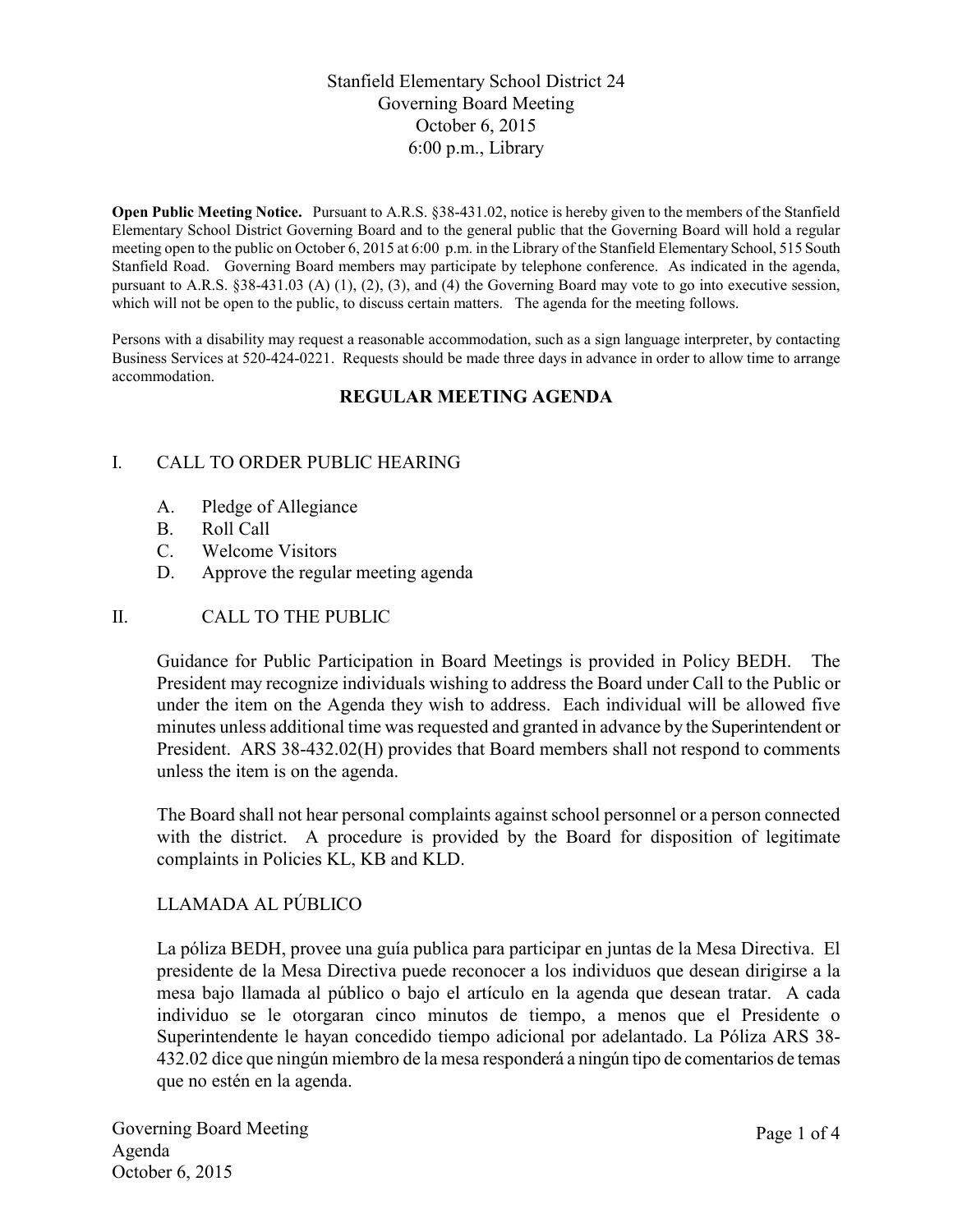La mesa no oirá quejas personales en contra de personal de la escuela o personas que tengan alguna conexión con el Distrito. Para este tipo de quejas la mesa provee otro tipo de procedimientos para la disposición de quejas legítimas las cuales se encuentran en las siguientes Pólizas KL, KB, y KLD.

## III. APPROVAL OF MINUTES

Approve the September 11, 2014 regular governing board meeting minutes.

## IV. AWARDS AND RECOGNITIONS

- A. Students of the Month
- B. Employees of the Month
- 1. Certified
- 2. Classified

## V. REPORTS

- A. Superintendent's Report
	- 1. Technology Update
	- 2. Elections update
	- 3. ASBA/ASA Conference Presentation
- B. September Public Funds Expenditure Reports (Pages 1-4)
- C. September Student Activities Report (Page 5-6)
- D. Principal's Report (Page 7)
- E. Operations Support Services Reports (Pages 8 11)
	- 1. Maintenance
	- 2. Transportation
	- 3. Technology

#### VI. NEW BUSINESS ACTION ITEMS – PERSONNEL

All hiring is pending satisfactory completion of background investigation, records verification, and fingerprint report.

A. Approve extra duty compensation for administration support tasks as assigned by the principal and the Superintendent for FY16: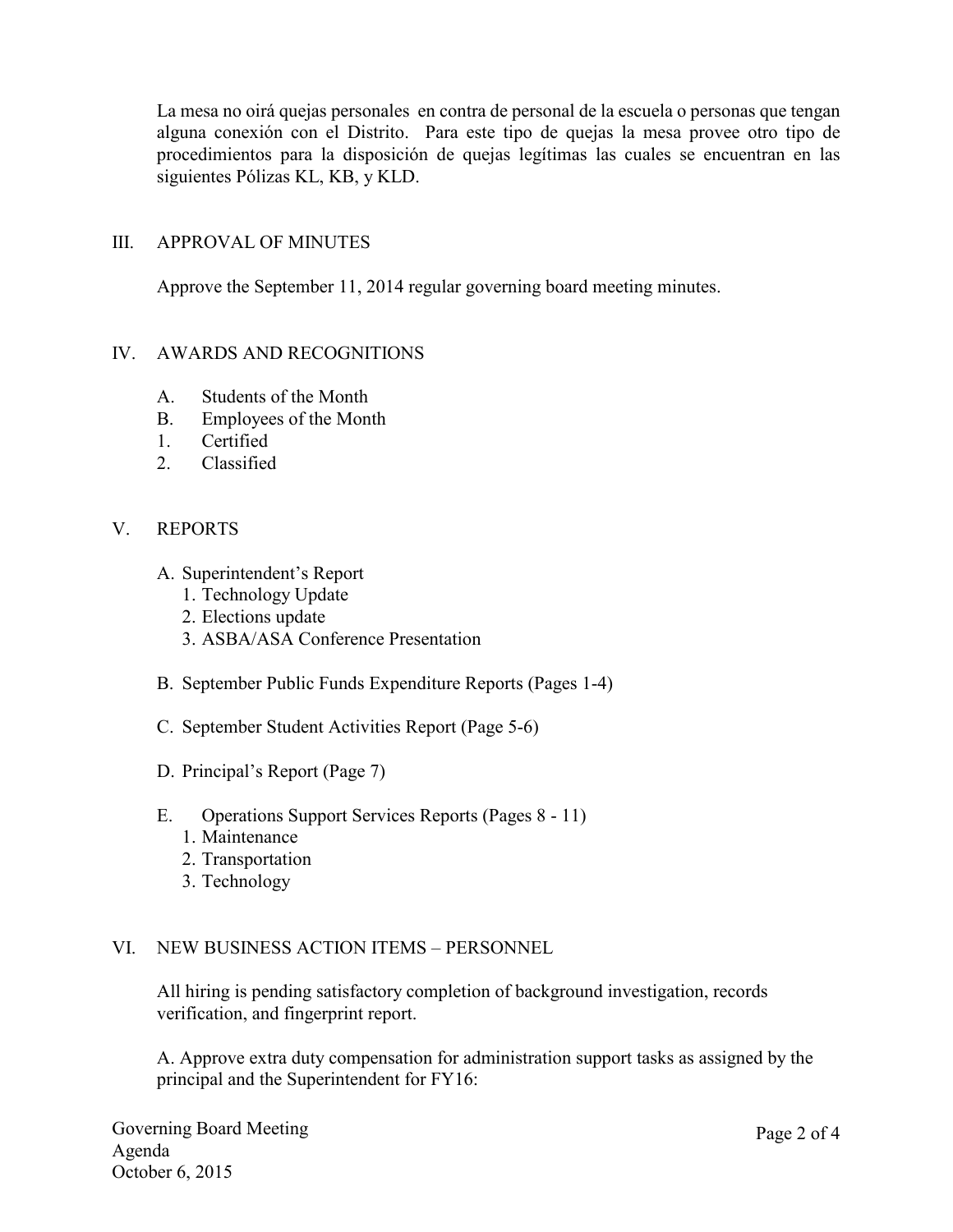- a. Angela Richter
- b. Carrie Van Slyke

B. Approve hire for 2015-16, Notice of Substitute Instructional Aide Appointment for Alexandra Canavan

C. Approve Stanfield Elementary School volunteer, Paul Friedemann

D. Approve creation of extra duty position, Preschool Director position with \$2000 stipend

E. Approve 2015-16 extra duty contract for Native American Cultural Club: Jeanine Elshere

F. Approve extra duty for the 2015-16 school year for Ann Marie Mezzio, Preschool **Director** 

G. Accept contract returned and resignation for Mary Sanchez, Instructional Aide, effective May 23, 2015 (Page 12)

## VII. NEW BUSINESS ACTION ITEMS – BUSINESS

#### A. Ratify approval of payroll vouchers

- 1. PV7 \$ 139,734.86
- 2. PV6 \$1,271.79
- 3. PV7 \$133,128.12
- 4. PV8 \$139,941.88

#### B. Ratify approval of expense vouchers

- 1. EV1608 \$21,175.15
- 2. EV1609 \$43,671.32
- 3. EV1610 \$59,696.44
- 4. EV1611 \$36,564.19